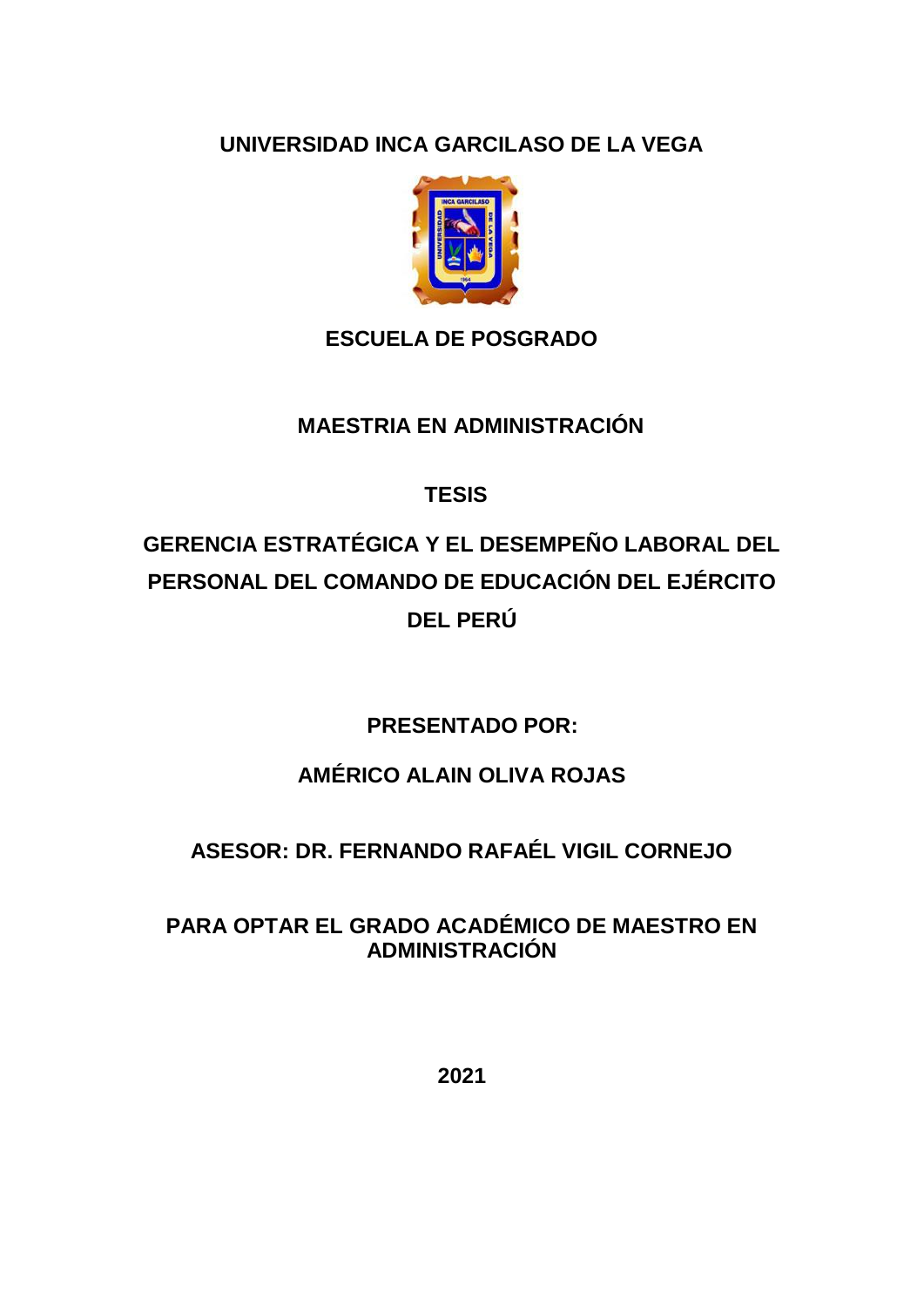#### **RESUMEN**

El presente trabajo de investigación tuvo como objetivo, determinar la influencia de la Gerencia Estratégica en el Desempeño Laboral de los Colaboradores del Comando de Educación del Ejército del Perú.

Respecto a los aspectos metodológicos del trabajo, el tipo de investigación fue el descriptivo y el nivel aplicado.

La población estuvo compuesta por los colaboradores del Comando de Educación del Ejército del Perú, que ascienden a 2873 personas.

La muestra estuvo conformada por 339 colaboradores del Comando de Educación del Ejército del Perú, a los cuales se les aplicó el instrumento que constó de 24 preguntas, utilizando la escala de likert con alternativas de respuesta múltiple.

Se procedió a analizar los resultados, luego se realizó la contrastación de hipótesis, utilizando la prueba estadística conocida como coeficiente de correlación de spearman, debido a que las variables de estudio son cualitativas.

Finalmente, se pudo determinar que la Gerencia Estratégica influye significativamente en el Desempeño Laboral de los Colaboradores del Comando de Educación del Ejército del Perú.

**Palabras Claves: Gerencia, Gerencia Estratégica, Desempeño, Desempeño laboral, Comando de Educación.**

9